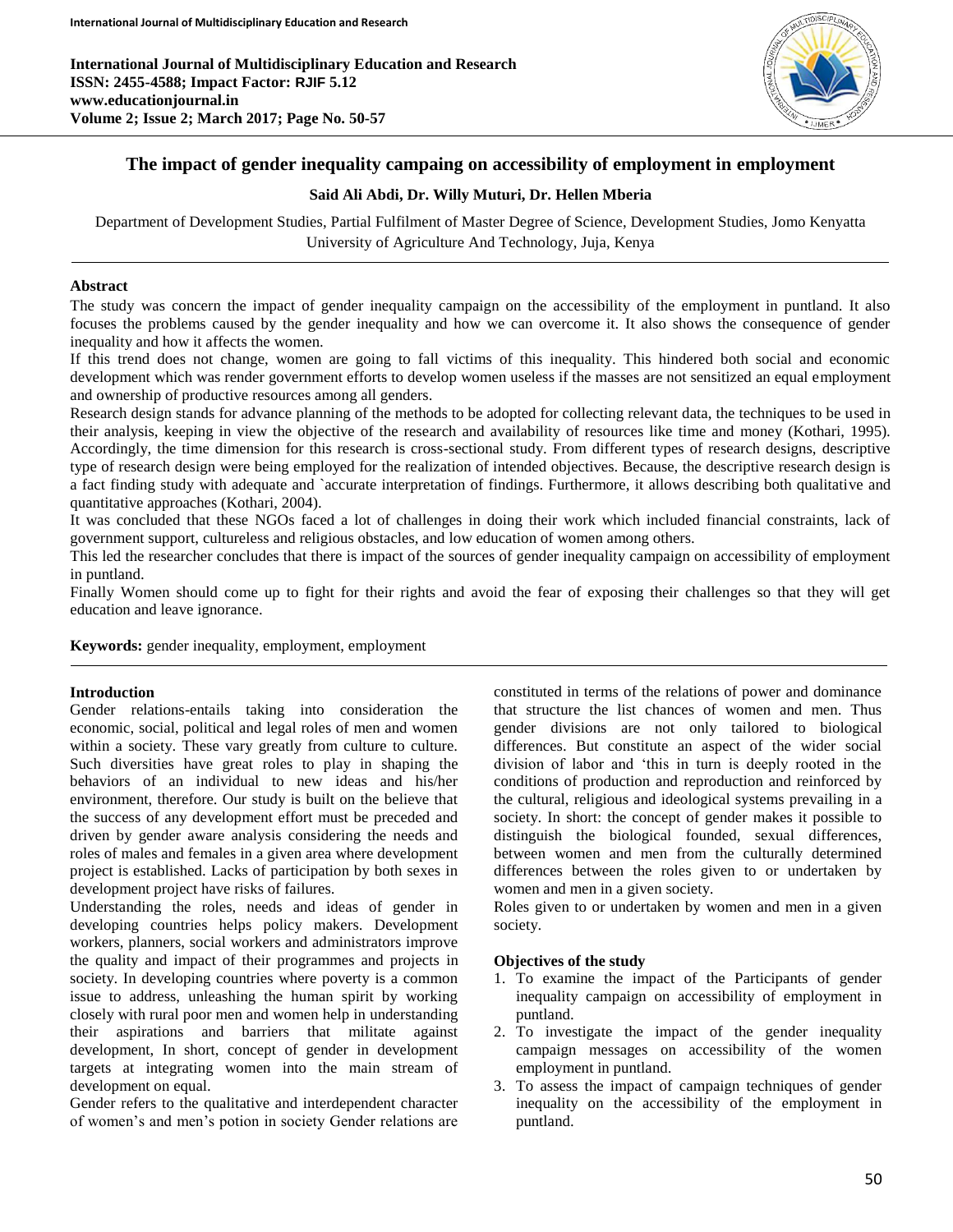#### **Conceptual Frame work**



**Fig 1:** Conceptual Framework

If the women empowered well, then the employment will be high. Promoting gender equality will lead women to participate the decision making process. Good cooperation of government, donors, and private business stakeholders will cause the gender equality and equal employment opportunity to be successful.

### **Methodology**

Research design stands for advance planning of the methods to be adopted for collecting relevant data, the techniques to be used in their analysis, keeping in view the objective of the research and availability of resources like time and money (Kothari, 1995). Accordingly, the time dimension for this research is cross-sectional study. From different types of research designs, descriptive type of research design was being employed for the realization of intended objectives. Because, the descriptive research design is a fact finding study with adequate and `accurate interpretation of findings. Furthermore, it allows describing both qualitative and quantitative approaches As a result, this research was describe the information about who takes the largest share in the employment and why?

## **Population**

Population is the entire set of units for which the study data are to be used to make inferences; study was being targeted Garowe district. Target population defines set of units for which the findings of the study are meant to be generalized (Dempsey 2003), in regard to this; The target population of study was include puntland civil service commission (pcsc), ministry of women and family affairs (MOW), ministry of labor(MOL) and emancipation group.. The population was consist 180 which is the number of total employees in that organizations (2014/2015).

### **Sample size and sampling technique**

Sample size determination is the act of choosing the number of observations or [replicates](http://en.wikipedia.org/wiki/Replication_%28statistics%29) to include in a sample in an empirical study in which the goal is to make [inferences](http://en.wikipedia.org/wiki/Statistical_inference) about a [population](http://en.wikipedia.org/wiki/Statistical_population) from a sample (Wikipedia). The sample size in this research is 91 based on the Slovin's formula is used in statistical analysis as a tool to determine the sample size of a population that must be taken for a specific study.

**Slovin's formula is written as**  $n = N/(1+Ne^{\lambda}2)$ **.** In the formula,  $n =$  the number of samples needed,  $N =$  total population and  $e = error$  tolerance.

#### **Sources of Data**

To acquire the required information both primary and secondary data was being used.

### **Primary Data**

The researcher was use questionnaires to collect the data. Amin (2005) <sup>[5]</sup> defines questionnaires as structured set of questions usually were being distributed to the puntland civil service commission (pcsc), ministry of women and family affairs (MOW), ministry of labor(MOL) and emancipation group. Osoand Onen (2008) asserts that questionnaires are tools used to collect information over a short period of time. It is for this reason that the researcher use questionnaires because of time factor. So the primary data were collected from offices through questionnaire.

### **Secondary Data**

Regarding secondary data, it was being collected from published and unpublished documents including different books, internets and reports related to research questions of the study.

#### **Data analysis**

After the raw data was being gathered from different sources by different data gathering techniques, it was be analyzed and interpreted. Data collected was being edited and coded; the use of closed-end questionnaires was being contributed towards gathering qualitative data. Descriptive statistics method was being applied to analyze qualitative data where data being scored by calculating the percentages, mean' STD deviation and Variance this have done using Statistical Package for Social Science (SPSS) computer package or Microsoft Excel sheet to analyze and facilitate discussion of findings.

#### **Research Findings and Discussions**

The study employed different statistical techniques aided by SPSS to explore the role of community participation on primary education service delivery in Puntland State –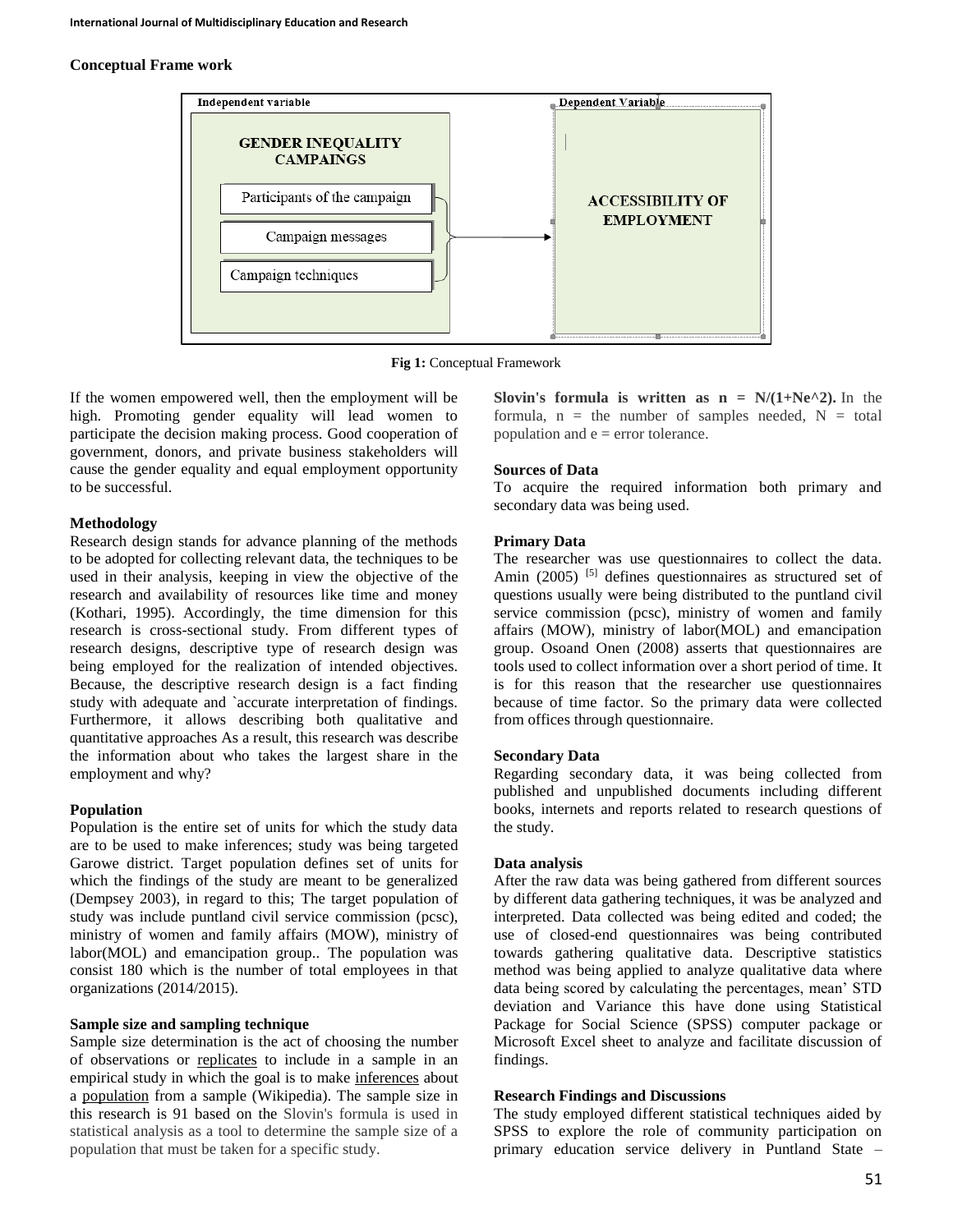Somalia. This chapter describes the analysis of data followed by a discussion of the research findings. The findings relate to the research questions that guided the study. The presentation of the results is done in line with specific objectives that guided the study. Data is presented in frequency table form and percentages which have been worked based on the grand total

#### **Description of respondents' background Information**

This section deals with the description of the background information of the respondents. The background information was concerned with issues like; address of respondents, gender, age and education level, marital status, occupation, monthly income and title of respondents. The background information of the respondents is presented in Tables 1 to 8.

### **Response rate**

Respondents were asked to indicate their offices because The target population of study was include puntland civil service commission (pcsc), ministry of women development and family affairs (MOW), ministry of labor (MOL) and emancipation group. The population will consist 180 which is the number of total employees in that organization (2014/2015)

**Table 1:** Response rate

|                                                     | Frequency | Percent |
|-----------------------------------------------------|-----------|---------|
| <b>Puntland Civil Service Commission</b>            |           | 12.1    |
| Ministry of Labor                                   | 35        | 38.5    |
| Ministry of women development and<br>Family affairs | 22        | 24.2    |
| <b>Emancipation Group</b>                           | 23        | 25.3    |
| Total                                               |           |         |

The responses show that 35 (38.5 %) respondents were ministry of lab our workers while 23 (25.5%) were emancipation group, 22 (24.2%) were working by the ministry of women development and family affairs and the small percentage of the respondents 11 (12.1%) were working puntland civil service commission respectively.

## **Gender of respondents**

The gender respondent was as show in table 2 below:

**Table 2:** Gender

|        | <b>Frequency</b> | Percent |
|--------|------------------|---------|
| Male   | 56               | 61.5    |
| Female | 35               | 38.5    |
| Total  |                  | 100.0   |

The responses show that 56 (61.5 %) respondents were male while 35 (38.5%) were females. This shows the number of male respondents was higher than that of female respondents. It shows that there is gender inequality in work place. It also suggests that males in in Garowe district were given more opportunities on the accessibility of the employment.

## **Respondent by Level of Education**

Respondents were also asked to indicate their highest level of

Academic qualifications (education). Table 3 presents the Results:

**Table 3:** Level of education of respondents

|                   | <b>Frequency</b> | Percent |
|-------------------|------------------|---------|
| None              |                  | 2.2     |
| Elementary school |                  | 5.5     |
| Secondary school  | 11               | 12.1    |
| Certificate       |                  | 6.6     |
| Diploma           | 19               | 20.9    |
| Above Degree      | 43               | 47.3    |
| Total             | 48               | 52.7    |
| Total             | 91               | 100.0   |

The research findings showed that the biggest number of the respondents 52.7% was above degree, 20.9 % was diploma holders, 12.1 % were high school graduates, 6.6% were have certificate respectively, 5.5% were elementary school and also 2.2% were not attend school. The highest percentage of the respondents has academic qualifications degree and above holders.

# **Respondents by Age**

Respondents were requested to indicate their ages. This was aimed at enabling the researcher to describe the age of the respondents which could also affect Community Participation on the accessibility of the employment. In this study, age of respondents was categorized into five groups namely: less than 25, 26 - 35, 36 – 45, 46-55 and above 56 years and above Results are presented in Table 4

**Table 4:** Respondents by Age

|           | <b>Frequency</b> | Percent |
|-----------|------------------|---------|
| less 25   | 11               | 12.1    |
| $26 - 35$ | 43               | 47.3    |
| $36-45$   | 21               | 23.1    |
| 46-55     | 13               | 14.3    |
| above 56  |                  | 3.3     |
| Total     | 91               | 100.0   |

Table 4 indicates that the biggest percentage (43 or 47.3%) of the respondents was aged between  $26 - 35$ years, 21 (23.1%) were aged 36-45, 13(14.3) were aged 46-55, 11(12.1%) are less than 25 years and 3(3.3%) of the respondents were 56 years above. This indicates that a majority of the respondents were on average ages.

## **Description of the study objectives**

The impact of the participants of gender inequality campaign on accessibility of employment in puntland.

This objective sought to examine the impact of the participants of gender inequality campaign on accessibility of employment in puntland in Garowe Puntland Somalia. Based on a five-point Likert scale (Strongly Disagree, Disagree, Neutral, Agree, and Strongly Agree), respondents were presented the impact of the participants of gender inequality campaign on accessibility of employment in puntland in Garowe Table 5 the impact of the sources of gender inequality campaign on accessibility of employment in puntland in Garowe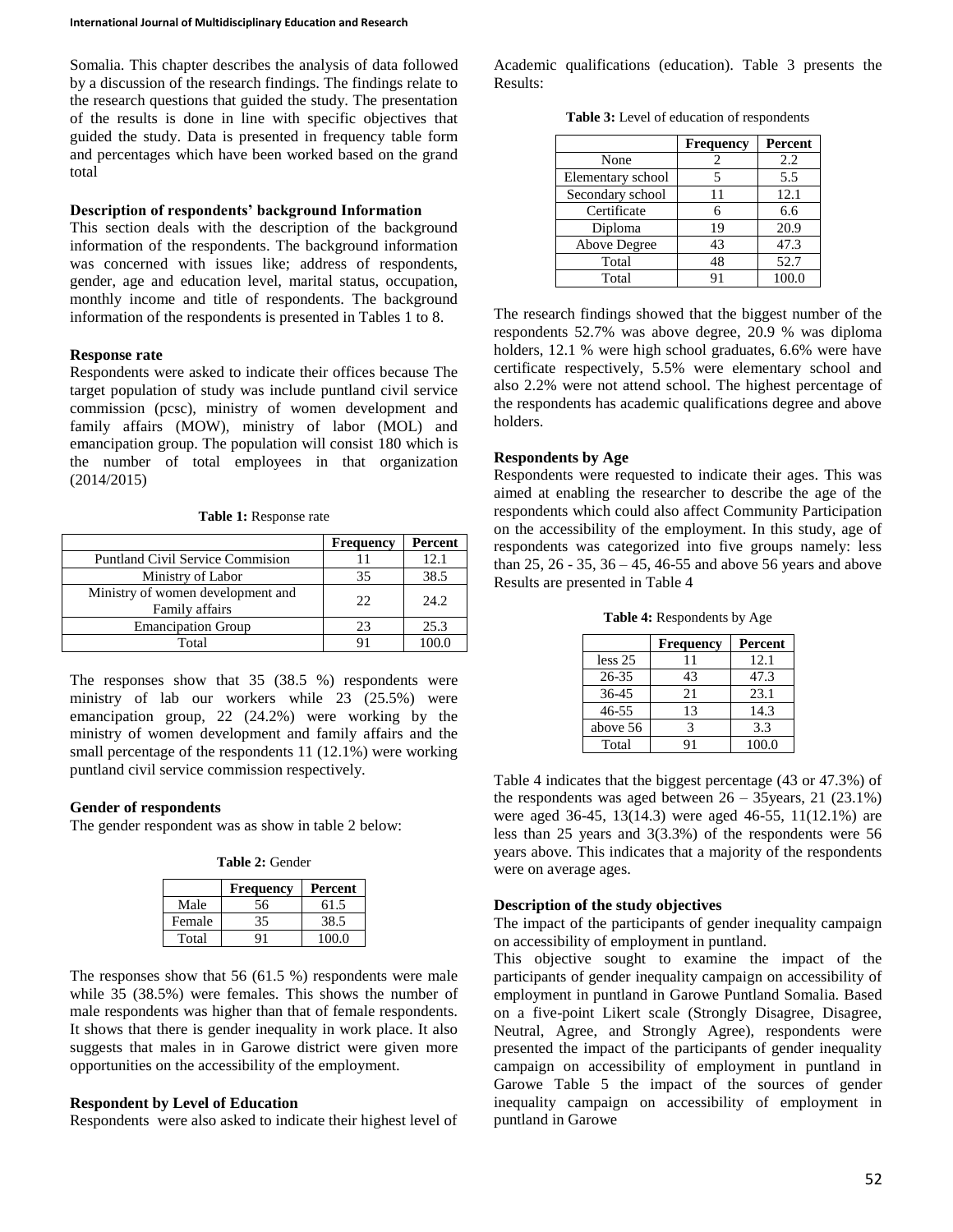| No.                | <b>Statements</b>                                                                                      | <b>Strongly</b><br>Agree                         | Agree  | <b>Total</b><br>Agree | <b>Neutral</b>  | <b>Disagree</b> | <b>Strongly</b><br><b>Disagree</b> | Total<br>disagree |  |
|--------------------|--------------------------------------------------------------------------------------------------------|--------------------------------------------------|--------|-----------------------|-----------------|-----------------|------------------------------------|-------------------|--|
| A. Gender Equality |                                                                                                        |                                                  |        |                       |                 |                 |                                    |                   |  |
| 1.                 | There is a gender equality in a work place                                                             | 30.8%<br>37.4%<br>20.9%<br>20.9%<br>11%<br>16.5% |        |                       |                 |                 |                                    | 51.7%             |  |
| 2.                 | Women and men are paid the same                                                                        | 29.7%                                            | 34.1%  | 63.8%                 | 15.4%           | 12.1%           | 8.8%                               | 20.9%             |  |
| 3.                 | Formal employment agencies are recruit<br>equally regardless of their gender                           | 12.1%                                            | 15.4%  | 27.5%                 | 13.2%           | 41.8%           | 17.6%                              | 59.4%             |  |
| $\overline{4}$ .   | Do you think income disparity is due to the<br>gender inequality?                                      | 11%                                              | 34.1%  | 45.10%                | 26.4%           | 17.6%           | 11%                                | 28.6%             |  |
| 5.                 | Qualification disparity among the gender is<br>the core attributes of inequality.                      | 11%                                              | 38.5%  | 49.5%                 | 20.9%           | 22%             | 7.7%                               | 29.7%             |  |
| 6.                 | Do you think women participation is exists in<br>political decision                                    | 30.8%                                            | 44%    | 74.8%                 | 9.9%            | 11%             | 4.4%                               | 15.4%             |  |
| 7.                 | Do you think 30/ of quota would play a role<br>to promote gender equality in various<br>organizations? | 44%                                              | 28.6%  | 72.6%                 | 12.1%           | 12.1%           | 3.3%                               | 15.4%             |  |
| 8.                 | Would you say that gender equality has<br>improved with your organization                              | 34.1%                                            | 34.1%  | 68.2%                 | 16.5%           | 9.9%            | 5.5%                               | 15.4%             |  |
|                    | Total Agree %                                                                                          |                                                  | 54.86% |                       | Total disagree% |                 | 29.56099%                          |                   |  |

**Table 5:** The impact of the sources of gender inequality campaign on accessibility of employment in puntland

As per the above summarized table shows the under the objective one of the study (To examine the impact of the participants of gender inequality campaign on accessibility of employment in puntland) the respondents were asked is There a gender equality in a work place, However, study results that indicate that 16.5 % of the respondents were strongly agreed that they gender equality in a work place and 20.9% agreed. A percentage of 30.8 % disagreed and 20.9 % strongly disagreed and percentage of 11% was neutral. The mean of the study is 2.81 while the Standard Deviation is 1.414 and the data variance also 1.998, since majority of the respondents answered in disagreement to this item when you add for both strongly disagree and disagree which represents 51.7%, it indicates that there is a gender inequality in work place.

Respondents were also asked Women and men are paid the same in your organization. The respondents results was 34.1 % of the respondents agreed and 29.7 % strongly agreed that Women and men are paid the same in that organization. A percentage of 8.8% strongly disagreed and 12.1 % disagreed and a percentage of 15.4 were neutral. On the other hand the mean of the data was 3.64, the standard deviation was 1.269 and the variance is 1.611 .Since majorities of the respondents answered in agreement to this item where we add the agreed and strongly agreed respondents represent 63.8%, it indicates that Women and men are paid the same in Garowe.

The respondents after were asked Formal employment agencies are recruit equally regardless of their gender as shows the study results that indicate that 15.4 % of the respondents agreed and 12.1 % strongly agreed that Formal employment agencies are recruit equally regardless of their gender. A percentage of 17.6 % strongly disagreed and 41.8 % disagreed and a percentage of 13.2% were natural. Since majority of the respondents answered in disagreement to this item, it indicates that Formal employment agencies are not recruit equally regardless of their gender. However, the mean of the data was 2.63; the standard deviation also is 1.279 while the variance of the data was 1.637.

The respondents were further asked to income disparity is due to the gender inequality in work place. However, the study results indicate that 34.1 % of the respondents agreed and 11% strongly agreed that they income disparity is due to the gender inequality in work place. A percentage of 11 %

strongly disagreed and only 17.6 % disagreed and a percentage of 26.4% were natural. When you add both agreed and strongly agreed respondents we found that the majority of the respondents answered in agreement to this item compared to the disagreed ones, on the other hand the means of this data is 3.16 where the standard deviation and variance are 1.176 and 1.384 respectively. It indicates that income disparity is due to the gender inequality in work place in Garowe.

The respondents were asked Qualification disparity among the gender is the core attributes of inequality in Garowe, the study results indicate that 38.5 % of the respondents agreed and 11 % strongly agreed that Qualification disparity among the gender is the core attributes of inequality. A small percentage of 7.7 % strongly disagreed and 22% disagreed and a percentage of 20.9% were natural, on the other hand the mean of the respondents is 3.23 while the standard deviation and variance are 1.146 and 1.313 respectively. When you compare the agreed and disagreed respondents the agreement is higher which indicates that Qualification disparity among the gender is the core attributes of inequality.

The respondents were further asked women participation is exists in political decision. The respondents answered that 44% of the respondents agreed and 38.8 % strongly agreed that women participation is exists in political decision. A percentage of 4.4 % strongly disagreed and 11% disagreed and also 9.9 % of the respondents were neutral, the mean for the respondents was 3.86 while the standard deviation is 1.111 and the variance is also 1.235 .since majority of the respondents answered in agreement to this item, it indicates that women participation is exists in political decision in Garowe.

The respondents were asked 30% of quota would play a role to promote gender equality in various organizations. According to the result obtained they indicate that 28.6% of the respondents agreed and 44% strongly agreed that 30% of quota would play a role to promote gender equality in various organizations. A small percentage of 3.3% strongly disagreed and 12.1% disagreed and also 12.1% of the respondents were neutral, the mean for the respondents was 3.98 while the standard deviation is 1.164 and the variance is also 1.355. Since majority of the respondents answered in agreement to this item, it indicates that 30% of quota would play a role to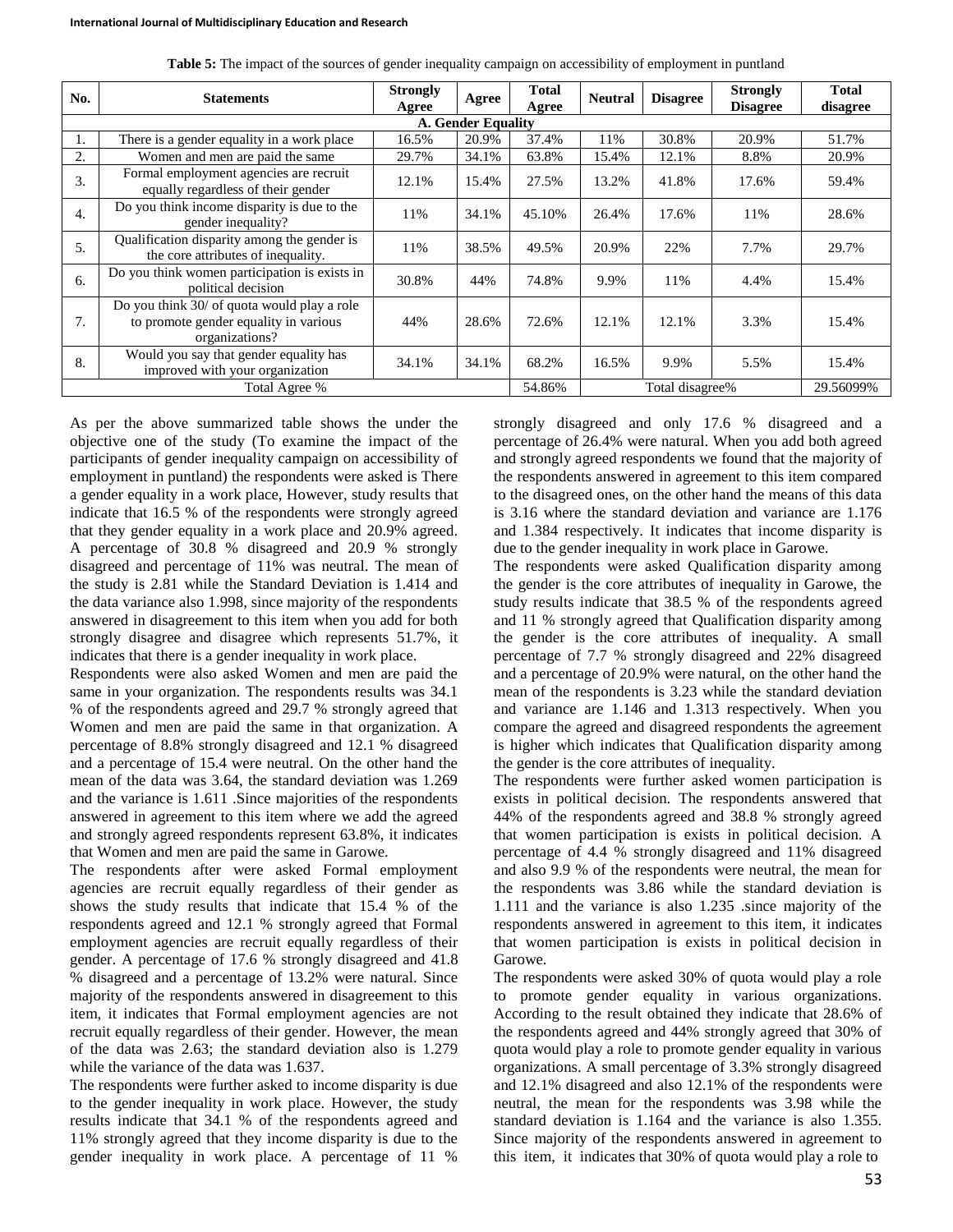promote gender equality in various organizations in Garowe. The respondents were asked that gender equality has improved with your organization and according the responds obtained, they indicate that that 34.1% of the respondents agreed and 34.1 % strongly agreed that gender equality has improved with your organization A percentage of 5.5% strongly disagreed and 9.9% disagreed and a big percentage of the 16.5% respondents were neutral (not agree and not disagree / undecided)**.** However the mean of the data was 3.75 and the standard deviation and variance are 1.244 and 1.547 respectively. Since majority of the respondents answered in agreement to this item, it indicates that gender equality has improved with the organization.

However, according to the overall results obtained in the objective one (the impact of the participants of gender inequality campaign on accessibility of employment in puntland) as per table 4 indicates that 54.86% of the respondents answered on agreement for that objective. Where

29.56% responded on disagreements which indicate that most of the respondents believe that there is impact of the participants of gender inequality campaign on accessibility of employment in puntland state - Somalia.

### **The impact of the gender inequality campaign messages on accessibility of the women employment in puntland.**

This objective is to investigate the impact of the gender inequality campaign messages on accessibility of the women employment in puntland.

Based on a five-point Likert scale (Strongly Disagree, Disagree, Neutral, Agree, and Strongly Agree), respondents were presented with a number of items to measure the extent of the gender inequality campaign messages on accessibility of the women employment in puntland**.**

Table 6 shows respondents' ratings the impact of the gender inequality campaign messages on accessibility of the women employment in puntland.

| No.              | <b>Statements</b>                                                                                                     | <b>Strongly</b> | Agree | Total  | <b>Neutral</b> | <b>Disagree</b> | <b>Strongly</b> | <b>Total</b> |  |  |
|------------------|-----------------------------------------------------------------------------------------------------------------------|-----------------|-------|--------|----------------|-----------------|-----------------|--------------|--|--|
|                  |                                                                                                                       | Agree           | Agree |        |                | <b>Disagree</b> | disagree        |              |  |  |
|                  | <b>B.</b> Gender campaign Messages                                                                                    |                 |       |        |                |                 |                 |              |  |  |
| 1.               | Ending Gender based violence campaign have<br>extent towards reducing gender inequality                               | 37.4%           | 39.6% | 77%    | 9.9%           | 8.8%            | 4.4%            | 13.2%        |  |  |
| 2.               | Girl child education campaign enhances gender<br>enrolment at school                                                  | 52.7%           | 29.7% | 82.4%  | 13.2%          | 2.2%            | 2.2             | 4.4%         |  |  |
| 3.               | Do you think providing economic opportunity<br>such as Micro credit grant (MCG) enhances<br>equality at market place? | 22%             | 46.2% | 68.2%  | 18.7%          | 9.9%            | 2.2%            | 12.1%        |  |  |
| $\overline{4}$ . | End early child marriage promotes gender<br>equality                                                                  | 51.6%           | 30.8% | 82.40% | 6.6%           | 7.7%            | 3.3%            | 11%          |  |  |
| 5.               | Gender and development network campaign<br>(GADN) campaign promotes gender integration<br>and gender equality         | 27.5%           | 35.2% | 62.7%  | 25.3%          | 9.9%            | 2.2%            | 12.1%        |  |  |
| 6.               | Educating girls can end poverty.                                                                                      | 65.9%           | 27.5% | 93.4%  | 2.2%           | 3.3%            | 1.1%            | 4.4%         |  |  |
| 7.               | The campaigners will do what they say                                                                                 | 24.2%           | 49.5% | 73.7%  | 9.9%           | $6.6\%$         | 9.9%            | 16.5%        |  |  |
|                  |                                                                                                                       |                 |       | 67.48% |                |                 |                 | 9.2125%      |  |  |

**Table 6:** The impact of the gender inequality campaign messages on accessibility of the women employment in puntland.

Under the objective to investigate the impact of the gender inequality campaign messages on accessibility of the women employment in puntland**.** Ending Gender based violence campaign has extent towards reducing gender inequality. However, the answer obtained in that regards was that 39.6 % of the respondents agreed and 37.4% strongly agreed that Ending Gender based violence campaign have extent towards reducing gender inequality. A small percentage of 4.4% strongly disagreed and 8.8% disagreed and a percentage of 9.9% was neutral (not agree and not disagree / undecided). the mean of the respondents was 3.97 while the standard deviation is 1.110 and variance is also 1.232 .However, When you compare the aggregate of the strongly agree and agree and also the aggregate of strongly disagree and disagree we will found that the majority of the respondents answered in agreement to this item, it indicates that Ending Gender based violence campaign have extent towards reducing gender inequality.

Respondents were also asked to girl child education campaign enhances gender enrolment at school and the study results that obtained indicate that 29.7% of respondents agreed and 52.7% strongly agreed that girl child education campaign enhances gender enrolment at school. A small percentage of 2.2 % strongly disagreed and 2.2 % disagreed and 13.2%

# were neutral.

The respondents were further asked providing economic opportunity such as Micro credit grant (MCG) enhances equality at market place and the study results obtained was 46.2% of the respondents agreed and 22% strongly agreed that providing economic opportunity such as Micro credit grant (MCG) enhances equality at market place. A small percentage of 2.2% strongly disagreed and 9.9% disagreed and a big percentage of 18.7% was responded on neutral which means not agreed nor disagreed. On the other hand the means of the respondents was 3.09 while the standard deviation is 1.186 and the variance also is 1.406 .however, when we compare the agreement and disagreement of this items we found the respondents answered in agreement agreed are slightly higher compare to this disagreed ones, but there quite number of the respondents which answered neutral which means there is there is not high level of agreement among the respondents for this item which providing economic opportunity such as Micro credit grant (MCG) enhances equality at market place. The respondents were further asked End early child marriage promotes gender equality However, the respondents results indicated as 30.8 % of the respondents agreed and 51.6 % strongly agreed that End early child marriage promotes gender equality A small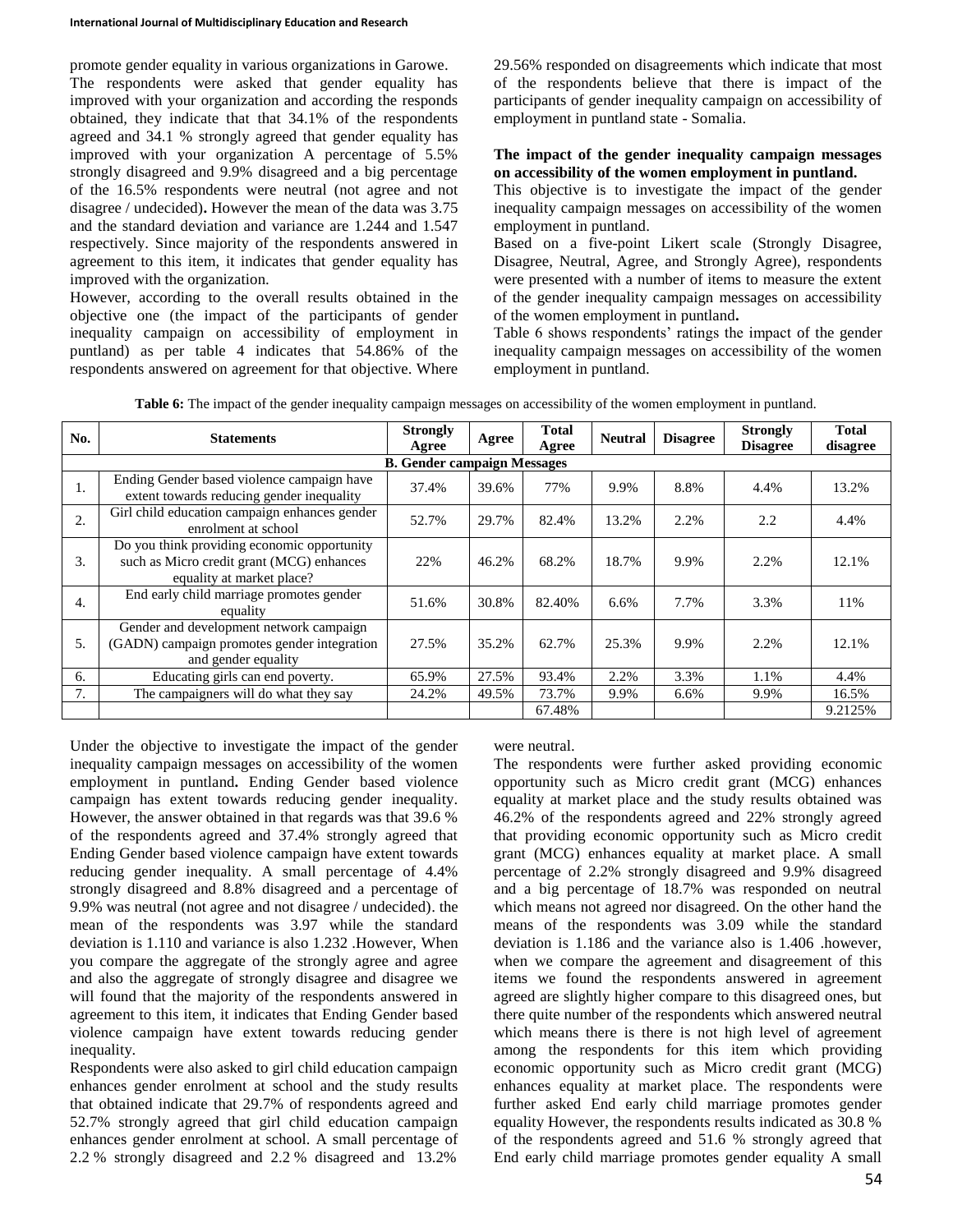percentage of 3.3% strongly disagreed and 7.7% disagreed and a percentage of 6.6 % was responded on neutral which means not agreed nor disagreed. On the other hand the means of the respondents was 3.30while the standard deviation is 1.237 and the variance also is 1.530. However, since majority of the respondents answered in agreement to this item, it indicates that End early child marriage promotes gender equality.

Table 7 shows respondents' ratings on Gender and development network campaign (GADN) campaign promotes gender integration and gender equality and the study results that indicate that 35.2% of the respondents agreed and 27.5% strongly agreed that Gender and development network campaign (GADN) campaign promotes gender integration and gender equality. A small percentage of 2.2% strongly disagreed and 9.9% disagreed, on the other hand the means of the respondents was 3.43 while the standard deviation is 1.268 and the variance also is 1.607.However. Since majority of the respondents answered in agreement to this item, it indicates that Gender and development network campaign (GADN) campaign promotes gender integration and gender equality in Garowe.

The respondents were further asked to Educating girls can end poverty. Table 6 shows their responses .However, according to the results obtained, they indicate that 27.5% of the respondents agreed and 65.9% strongly agreed that Educating girls can end poverty. A small percentage of 1.1% strongly disagreed and 3.3% disagreed and a percentage of 2.2% was responded on neutral which means not agreed nor disagreed. On the other hand the means of the respondents was 3.41 while the standard deviation is 1.124 and the variance also is 1.264.however, since majority of the respondents answered in agreement to this item, on the other hand there is are a small number of people which disagree and some respondents were answered neutral (not agree and not disagree / undecided) which means the respondents are

strongly agree that Educating girls can end poverty.

The respondents were further asked to the campaigners will do what they say. And the results indicate that 49.5% of the respondents agreed and 24.5% strongly agreed that the campaigners will do what they say in Garowe. A percentage of 9.9% strongly disagreed and only 6.6% disagreed and small percentage of the respondents 9.9% were answered neutral. On the other hand the means of the respondents was 2.93 while the standard deviation is 1.374 and the variance also is 1.887. Since majority of the respondents answered in agreement to this item, it indicates that the campaigners will do what they say.

As per the table 6 shows under discussion of the objective number 2 of the study (the impact of the gender inequality campaign messages on accessibility of the women employment in puntland) the overall results of this objective show that 67.48% of the respondents was in agreement of the questioned asked under this section and 9.2% were on disagreement which shows that majority of the respondents in this objectives agreed that the impact of the gender inequality campaign messages on accessibility of the women employment in puntland.

## **The impact of campaign techniques of gender inequality on the accessibility of the employment in puntland**

This objective is to assess the impact of campaign techniques of gender inequality on the accessibility of the employment in puntland

Based on a five-point Likert scale (Strongly Disagree, Disagree, Neutral, Agree, and Strongly Agree), respondents were presented with a number of items to measure the extent of the gender inequality campaign messages on accessibility of the women employment in puntland**.**

Table 7 shows respondents' ratings the impact of the gender inequality campaign messages on accessibility of the women employment in puntland.

| No.              | <b>Statements</b>                                                                              | <b>Strongly</b><br>Agree | Agree                  | <b>Total</b><br>Agree | <b>Natural</b> | <b>Disagree</b> | <b>Strongly</b><br><b>Disagree</b> | <b>Total</b><br>disagree |
|------------------|------------------------------------------------------------------------------------------------|--------------------------|------------------------|-----------------------|----------------|-----------------|------------------------------------|--------------------------|
|                  |                                                                                                |                          | C. Campaign techniques |                       |                |                 |                                    |                          |
| 1.               | To what extent do you agree the techniques<br>of the campaign are Radio                        | 39.6%                    | 44%                    | 83.6%                 | 4.4%           | 7.7%            | 4.4%                               | 12.1%                    |
| 2.               | To what extent do you agree the techniques<br>of the campaign are, communication<br>outreaches | 7.7%                     | 15.4%                  | 23.1%                 | 29.7%          | 29.7%           | 17.6%                              | 47.3%                    |
| 3.               | To what extent do you agree the techniques<br>of the campaign are social media                 | 58.2%                    | 25.3%                  | 83.5%                 | 6.6%           | 7.7%            | 2.2%                               | 9.9%                     |
| $\overline{4}$ . | To what extent do you agree the techniques<br>of the campaign are posters and magazines        | 9.9%                     | 13.2%                  | 23.10%                | 25.3%          | 35.2%           | 16.5%                              | 51.7%                    |
| 5.               | To what extent do you agree the techniques<br>of the campaign are ty                           | 44%                      | 37.4%                  | 81.4%                 | 7.7%           | 6.6%            | 4.4%                               | 11%                      |
| 6.               | To what extent do you agree the techniques<br>of the campaign are conferences and<br>workshops | 26.4%                    | 53.8%                  | 80.2%                 | 8.8%           | 6.6%            | 4.4%                               | 11%                      |
|                  | Total agree                                                                                    | 62.48%                   |                        | Total disagree        |                | 23.83333%       |                                    |                          |

**Table 7:** The impact of campaign techniques of gender inequality on the accessibility of the employment in puntland

As per the table 7 shows under discussion of the objective number 3 of the study (The impact of campaign techniques of gender inequality on the accessibility of the employment in puntland) the overall results of this objective show that 62.48% of the respondents was in agreement of the questioned asked under this section and 23.8% were on disagreement which shows that majority of the respondents in this objectives agreed that the impact of campaign techniques of gender inequality on the accessibility of the employment in puntland.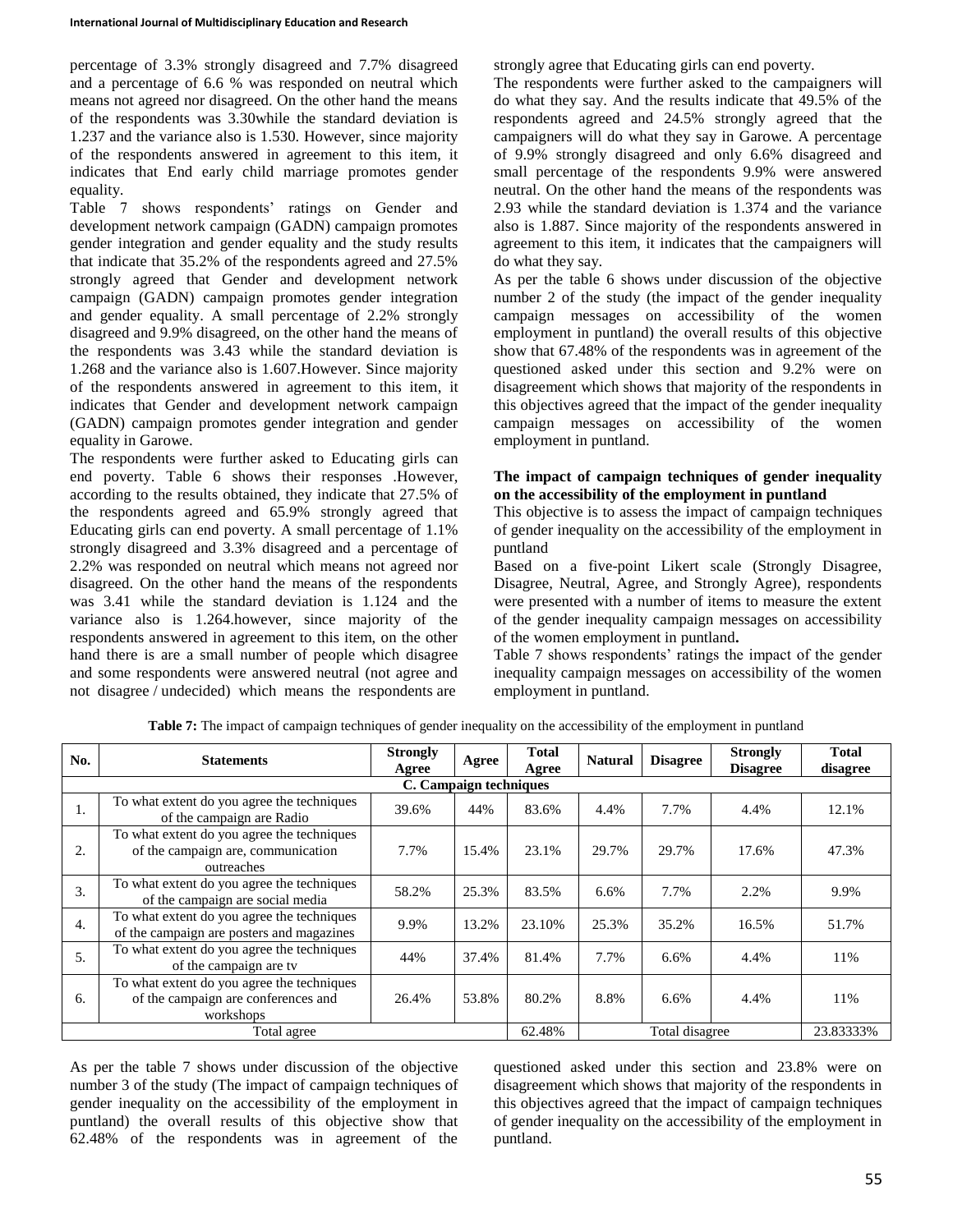# **The Accessibility of the employment**

This is the dependent variable of the study which indicates the Accessibility of the employment in Puntland-Somalia. Based on a five-point Likert scale (Strongly Disagree, Disagree, Neutral, Agree, and Strongly Agree), respondents were presented with a number of items to measure the extent to the Accessibility of the employment Puntland Somalia

**Table 8:** Accessibility of the employment

| No.                                | <b>Statements</b>                                                                                                                                            | <b>Strongly</b><br>Agree | Agree | <b>Total</b><br>Agree |       | <b>Neutral Disagree</b> | <b>Strongly</b><br><b>Disagree</b> | <b>Total</b><br>disagree |  |
|------------------------------------|--------------------------------------------------------------------------------------------------------------------------------------------------------------|--------------------------|-------|-----------------------|-------|-------------------------|------------------------------------|--------------------------|--|
| D. Accessibility of the employment |                                                                                                                                                              |                          |       |                       |       |                         |                                    |                          |  |
| 1.                                 | Do you think female candidate have any accessibility to<br>public vacancies                                                                                  | 31%                      | 44%   | 75%                   | 6.6%  | 11%                     | $6.6\%$                            | 17.6%                    |  |
| $\overline{2}$                     | An affirmative action boost female accessibility of<br>employment to public and private sector                                                               | 35.2%                    | 47.3% | 82.5%                 | 9.9%  | 5.5%                    | 2.2%                               | 4.4%                     |  |
| 3.                                 | do you think female candidates have any accessible to work<br>on private sector                                                                              | 20.9%                    | 13.2% | 34.1%                 | 15.4% | 36.3%                   | 14.3%                              | 50.6%                    |  |
| 4.                                 | There is a wage inequality in work place                                                                                                                     | 17.6%                    | 36.3% | 53.90%                | 16.5% | 17.6%                   | 12.1%                              | 29.7%                    |  |
| 5.                                 | Person are recruited, hired, assigned and promoted without<br>regard to gender, clan, sex religion and so on                                                 | 14.3%                    | 9.9%  | 24.2%                 | 11%   | 27.5%                   | 37.4%                              | 64.9%                    |  |
| 6.                                 | Do you think employee have an equal accessibility to other<br>opportunity include compensation, access to training<br>education, tuition assistant and so on | 23.1%                    | 45.1% | 68.2%                 | 13.2% | 16.5%                   | 2.2%                               | 18.7%                    |  |
| 7.                                 | Clan nomination is major issue which fuels major disparity<br>and hindrances gender equality campaigns                                                       | 62.6%                    | 20.9% | 83.5%                 | 4.4%  | 7.7%                    | 4.4%                               | 12.1%                    |  |
| 8                                  | To what extent do you agree with the employment agencies<br>being recruited on gender equality                                                               | 15.4%                    | 31.9% | 47.3%                 | 9.9%  | 31.9%                   | 11%                                | 42.9%                    |  |
| 9                                  | To what extent do you agree the sources of the campaign<br>are government, international NG, private sector and civil<br>society                             | 58.2%                    | 22%   | 80.2%                 | 9.9%  | 7.7%                    | 2.2%                               | 9.9%                     |  |
|                                    | Total agree                                                                                                                                                  | 61%                      |       | Total disagree        |       | 28%                     |                                    |                          |  |

Table 8 presents that 61% of the respondents asked about the dependent variable (Accessibility of the employment) answered on agreement, where 28% of the respondents disagree the questions asked about Accessibility of the employment, However this implies that majority of the respondents are agreed on the dependent variable question which means that most of the respondents believe the Accessibility of the employment and also Clan nomination is major issue which fuels major disparity and hindrances gender equality campaigns and finally this finding shows Person are recruited, hired, assigned and promoted without regard to gender, clan, sex religion and so on.

## **Conclusion**

The following are the conclusions drawn from this study as per its respective specific objectives.

### **The impact of the sources of gender inequality campaign on accessibility of employment in puntland**.

As per the analysis show in this variable it implies that there impact of the sources of gender inequality campaign on accessibility of employment in puntland, according to the overall results obtained in the objective one. The researcher observed that there is no gender equality in a work place. It was concluded that the majority of the respondents understood the meaning of gender inequality as the disparity between men and women where women are taken to be inferior to men.

It was found out that gender inequality was being caused by a lot factors including poverty, economic stagnation, social exclusion, culturalism, stereotyping, jealousy among men and low levels of education among women which was the prominent causing factor.

It was also concluded that men had various views and attitudes towards gender inequality where most of them were heavily involved in promoting gender equality and equity while others wanted to maintain the status quo and others were unbothered about the concept of gender inequality.

Various NGOS were identified in dealing with women to solve the challenges of gender inequality these included, women association, emancipation group which were giving women credit facilities promoting affirmative action's, sensitization of the masses about the need for gender equality sponsoring female children in schools and struggling for the rights of women in terms of accessibility of the employment.

It was concluded that these NGOs faced a lot of challenges in doing their work which included financial constraints, lack of government support, culturalism and religious obstacles, and low education of women among others.

It was also concluded that NGOs were trying their level best to solve these challenges to improve on their efficiency by soliciting for government help, seeking funding from international agencies like EU, USAID, and UNDP and sensitizing people on principles of equality and equity in participation. This led the researcher concludes that there is impact of the sources of gender inequality campaign on accessibility of employment in puntland.

### **The impact of the gender inequality campaign messages on accessibility of the women employment in puntland.**

With reference to the analysis of this variable indicate that there is impact of the gender inequality campaign messages on accessibility of the women employment in puntland, educating girls can end poverty is one campaign messages that the most of the respondents are strongly agreed.